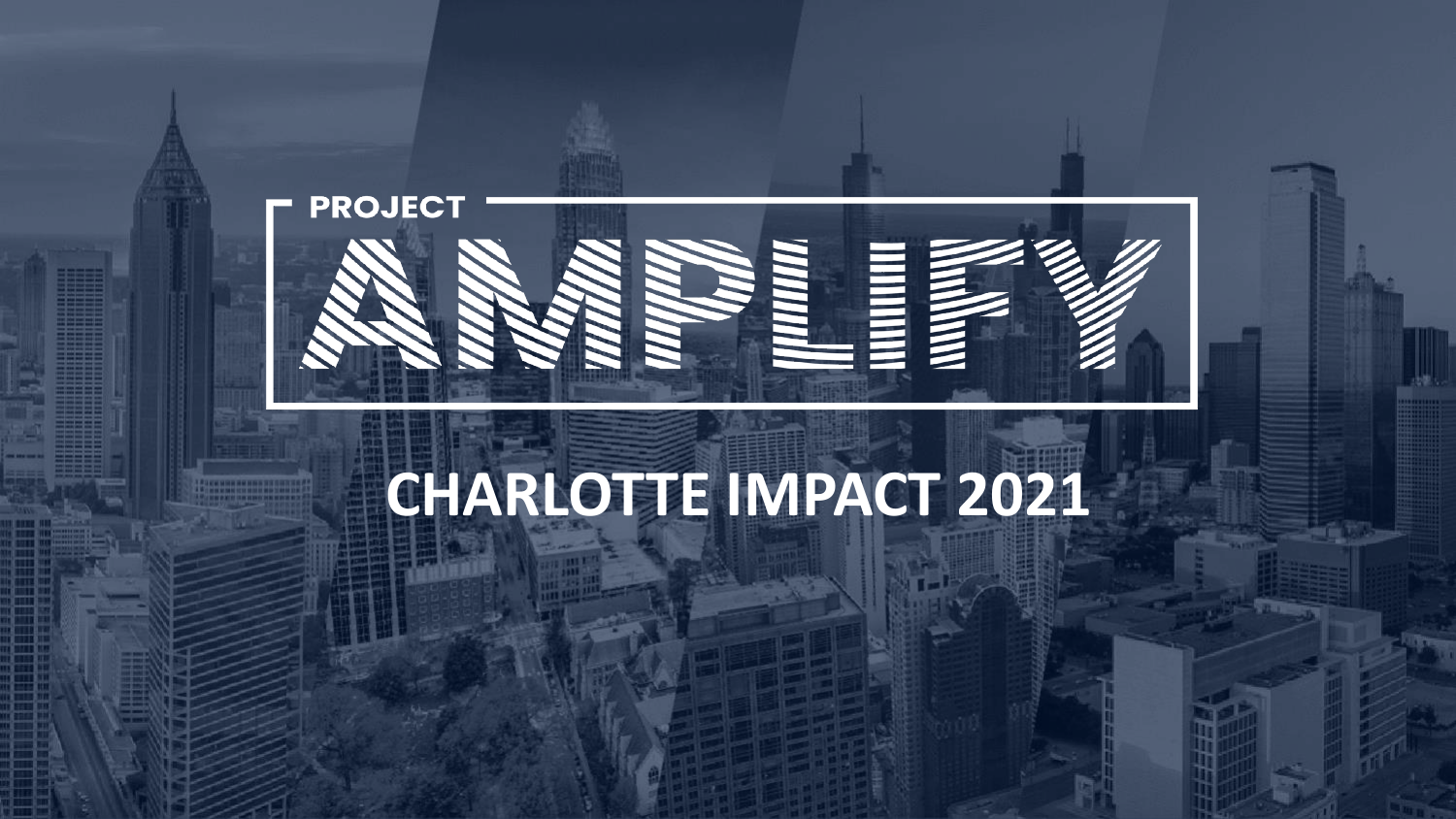### **IMPACT SUMMARY: INNOVATE CHARLOTTE**

#### **OUR PARTNERSHIP**

#### **Partnered**

with Innovate Charlotte to create a microgrant program (Ignite CLT) focused on women and minority founders

#### **Built Foundation**

for a sustainable, repeatable microgrant program and provided support for an intern to help InnoCLT get the program off the ground in the first year

#### **Supported**

five of ten of the inaugural cohort for Charlotte COSTARTERS entrepreneur class, totaling \$5,000

#### **Judged Founder Pitches**

and served on a live panel while engaging with 10 founders who were selected out of the 80+ applicants to compete

#### **Panel Selected And Awarded Grants**

of \$5,000 each to four founders, totaling \$20,000

#### **SUPPORT PROVIDED**

- Micro Grants
- Process Design & Documentation
- ✓ Operational/Process Improvements

#### Designed pitch competition program structure

- Funding for payroll & micro-grant program
- $\checkmark$  Marketing expertise

#### **BY THE NUMBERS**

S30k in funding, with \$20,000 awarded directly<br>to founders, \$5,000 in COSTARTERS<br>(founder) training support, and \$5,000 in to founders, \$5,000 in COSTARTERS resource support to kick-start the microgrant program at InnoCLT

80+

applications received to compete in the new Ignite Charlotte micro-grant pitch competition

### 10

founders selected to participate in Ignite CLT pitch competition

4

pitch competition winners received a Jabian Project Amplify grant

200+ hours committed by Jabian Charlotte volunteers to set

up microgrant program

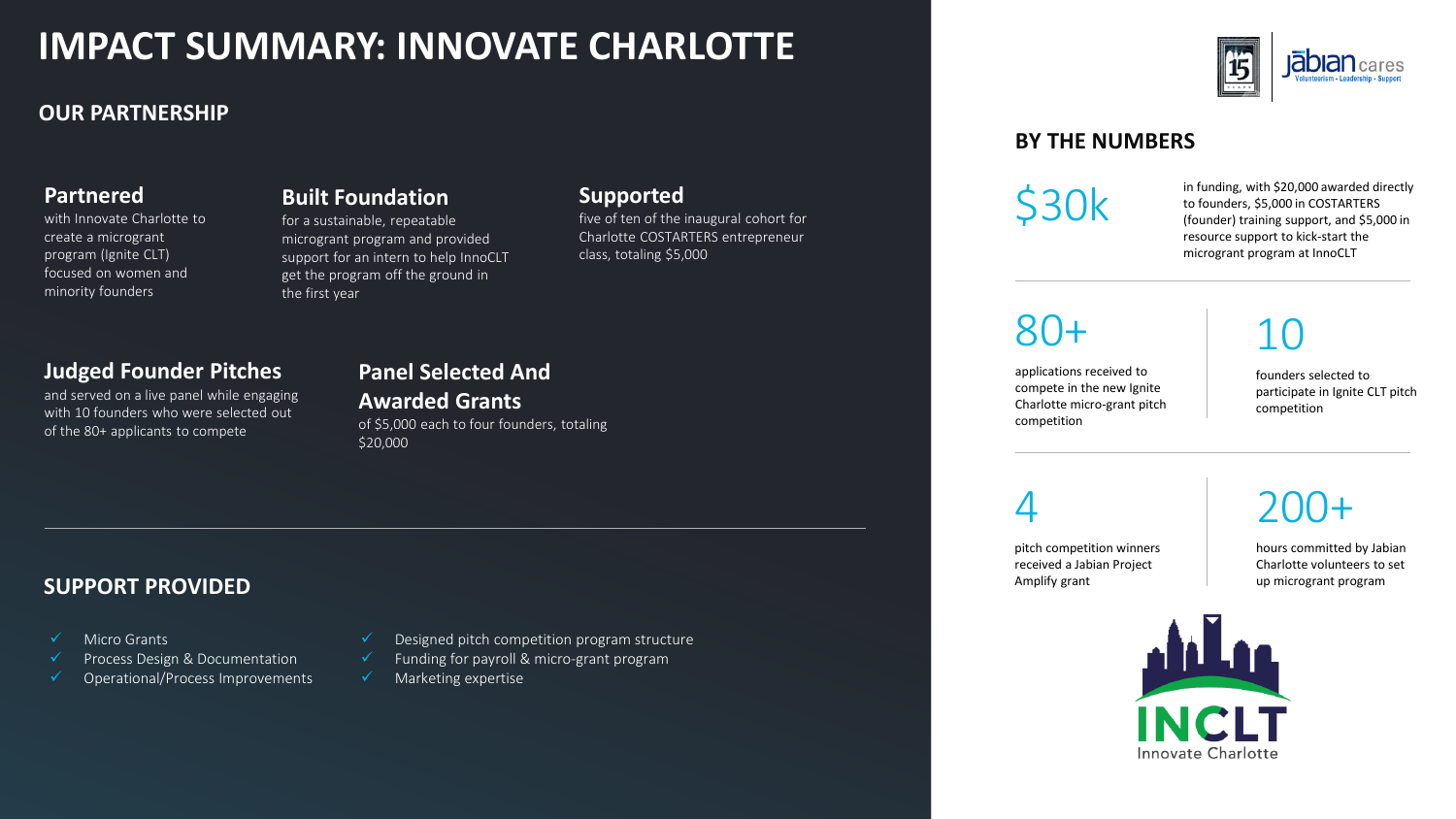



| <b>Entrepreneur</b> |                                                   | <b>Company Overview</b>                                                                                                                                                          | <b>Use of Funds</b>                                                                                                                     | <b>Activity since award</b>                                                                                                                                                                                                                                                                                                                                                                                                                    | Feedback about the Ignite experience                                                                                                                                                                                                                                                                                                                    |
|---------------------|---------------------------------------------------|----------------------------------------------------------------------------------------------------------------------------------------------------------------------------------|-----------------------------------------------------------------------------------------------------------------------------------------|------------------------------------------------------------------------------------------------------------------------------------------------------------------------------------------------------------------------------------------------------------------------------------------------------------------------------------------------------------------------------------------------------------------------------------------------|---------------------------------------------------------------------------------------------------------------------------------------------------------------------------------------------------------------------------------------------------------------------------------------------------------------------------------------------------------|
|                     | <b>Jackie Moss</b><br>Coresnatcher                | Exercise solution that<br>provides a pain free, full<br>body workout for all<br>fitness levels.                                                                                  | \$5,000 used to attend 4<br>expos across the<br>country, fitness<br>instructor certification<br>for founder, &<br>promotional materials | • We have been invited to 4 more events!!<br>We have been approached by 2 possible angel<br>investors just from the expos we participated in!<br>we received a call back from shark tank  we meet<br>$\bullet$<br>with the casting directors on this Monday!!                                                                                                                                                                                  | "The pitch competition really lit a fire under my other<br>team mates to be even more involved. It was so<br>beneficial for us as a team to witness other businesses<br>striving to get ahead. We Also made some great<br>connections as well! We are looking for more pitch<br>contest! We are so grateful for the jumpstart Ignite<br>has given us! " |
|                     | <b>Quentin DeBerry</b><br><b>BLK Resume</b>       | Provide organizations<br>with a pipeline of skilled<br>and developed Black +<br>Brown talent to hire for<br>high functional roles<br>including business and<br>technology areas. | \$5,000 used to create<br>platform prototype                                                                                            | We were able to secure a corporate client<br>As of 3/14/2022, one of our candidates from the<br>platform is in the final interview stage<br>• We also applied for the NC Idea Microgrant                                                                                                                                                                                                                                                       | "The Ignite pitch competition was a great incubator to<br>help prepare us for other pitch events. I learned to ask<br>for money during my pitches, so it forced me to<br>update my pitch deck."                                                                                                                                                         |
|                     | <b>Kimberly Evans</b><br>lust Her Rideshare       | A rideshare community of<br>women drivers and riders<br>founded in 2020 to<br>provide a safer<br>transportation solution<br>for every woman and<br>child.                        | \$5,000 used to contract .<br>marketing company,<br>add to the team, and<br>revamp website &<br>community portal                        | Starting to onboard the drivers that have already<br>signed up<br>Working to fulfill two B2B Collaborations<br>$\bullet$<br>Resolving issues with Android app<br>Going through the SBA process                                                                                                                                                                                                                                                 | "Thanks for the opportunity!"                                                                                                                                                                                                                                                                                                                           |
|                     | <b>Penny Campbell</b><br>Seniors in<br>Transition | Bridging the<br>communication gap<br>between family members<br>and medical workers so<br>seniors get the care that<br>they need and deserve                                      | \$5,000 used for pilot<br>program to validate<br>assumptions & test<br>market interest                                                  | Completed a pilot program and gained feedback<br>$\bullet$<br>Pivoted (short term) from focus on long term care<br>$\bullet$<br>facilities to customers in hospice. We still plan to<br>target long term care facilities in the future, but we<br>have learned that our barriers to entry maybe<br>greater there.<br>We completed our HIPAA compliancy training and<br>$\bullet$<br>earned the seal to place on our website and<br>application | "The Ignite pitch was my first in person pitch<br>competition. I loved that the competition had an<br>intimate feel and provided a great networking<br>opportunity"                                                                                                                                                                                     |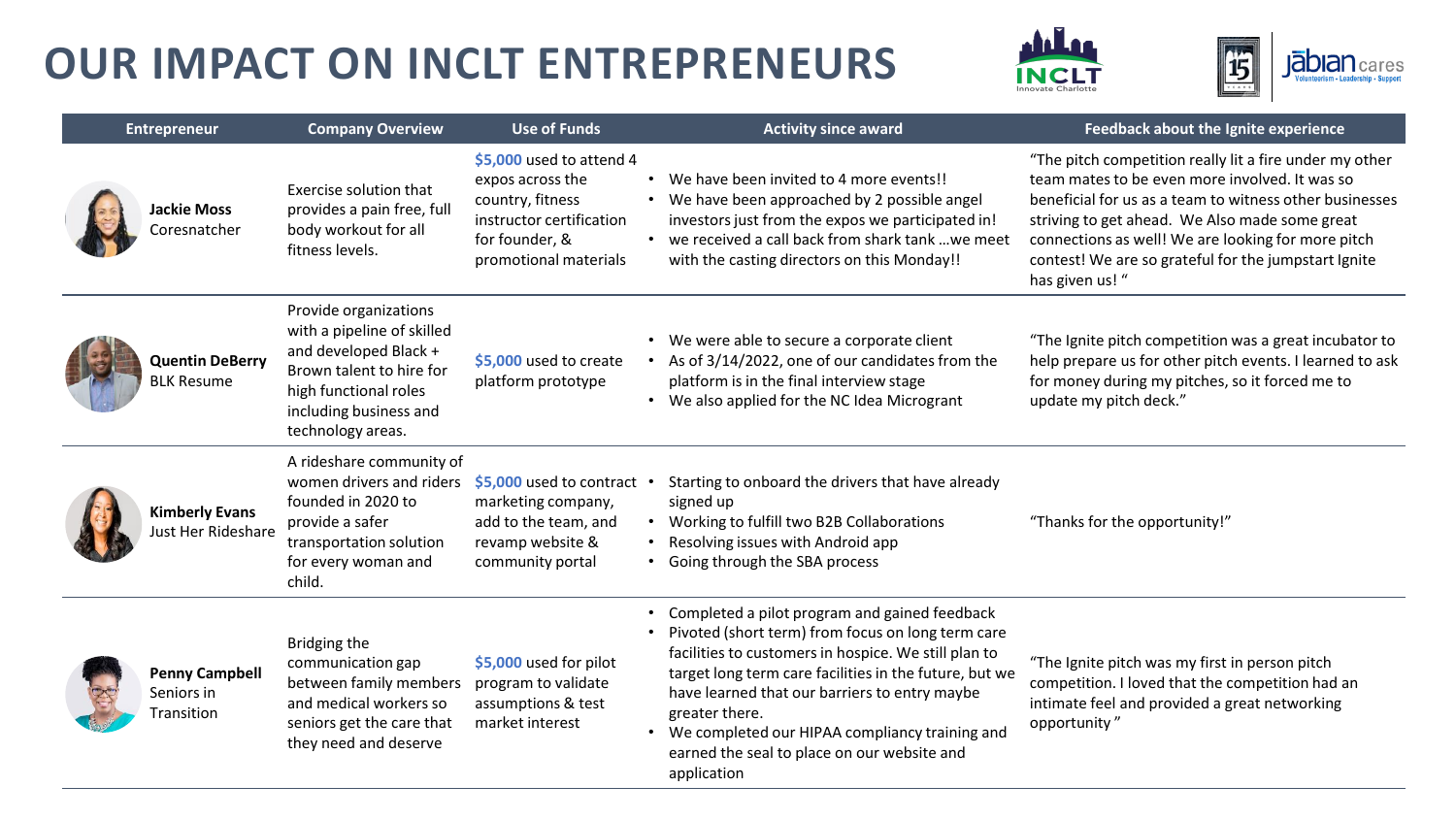



**Jackie Moss** Coresnatcher



#### **Company Overview**

Exercise solution that provides a pain free, full body workout for all fitness levels.

#### **Grant Award**

\$5,000 used to attend 4 expos across the country, fitness instructor certification for founder, & promotional materials

- We have been invited to 4 more events!!
- We have been approached by 2 possible angel investors just from the expos we participated in!
- We received a call back from "Shark Tank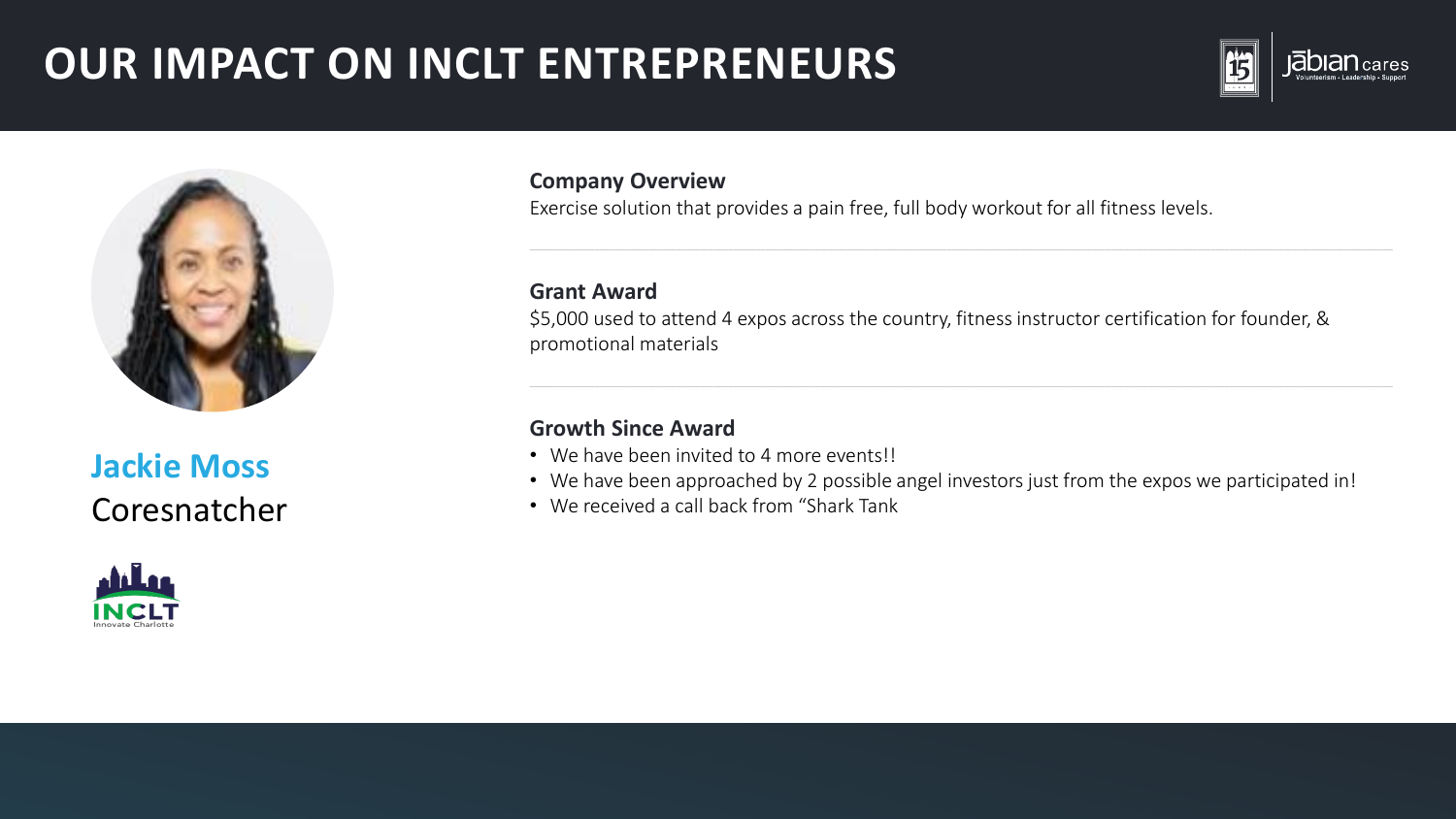



### **Quentin DeBerry** BLK Resume



#### **Company Overview**

Provide organizations with a pipeline of skilled and developed Black + Brown talent to hire for high functional roles including business and technology areas.

**Grant Award** \$5,000 used to create platform prototype

- We were able to secure a corporate client
- As of 3/14/2022, one of our candidates from the platform is in the final interview stage
- We also applied for the NC Idea Microgrant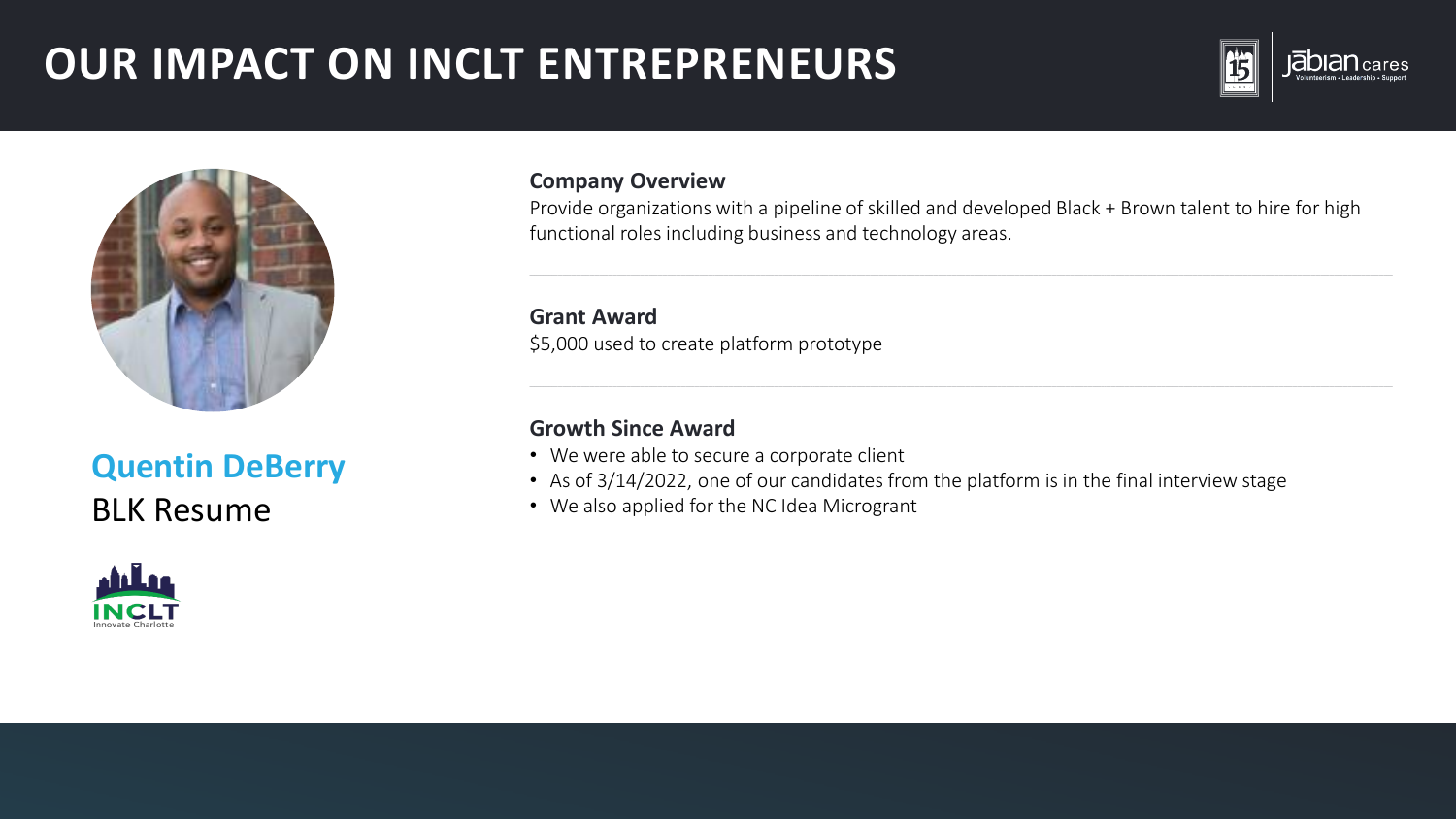



**Kimberly Evans** Just Her Rideshare



#### **Company Overview**

A rideshare community of women drivers and riders founded in 2020 to provide a safer transportation solution for every woman and child.

**Grant Award**

\$5,000 used to contract marketing company, add to the team, and revamp website & community portal

- Starting to onboard the drivers that have already signed up
- Working to fulfill two B2B Collaborations
- Resolving issues with Android app
- Going through the SBA process